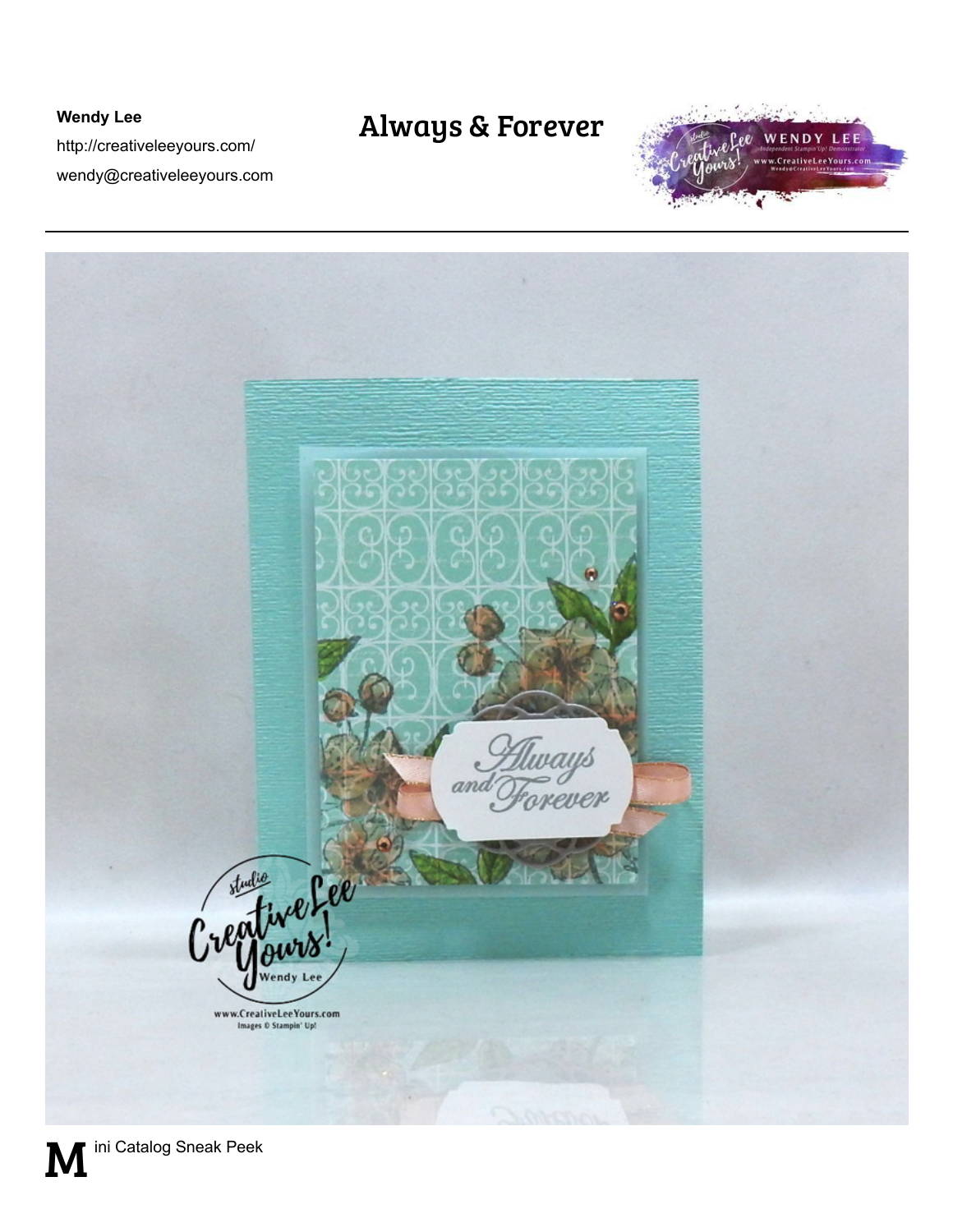## Supplies needed:

- [Forever Blossoms Cling Stamp Set](http://www.stampinup.com/ECWeb/ProductDetails.aspx?productID=151457&dbwsdemoid=73266) (English) [151457]
- [Gray Granite Classic Stampin' Pad](http://www.stampinup.com/ECWeb/ProductDetails.aspx?productID=147118&dbwsdemoid=73266) [147118]
- [Petal Pink Stampin' Blends Markers](http://www.stampinup.com/ECWeb/ProductDetails.aspx?productID=147272&dbwsdemoid=73266) Combo Pack [147272]
- [Old Olive Stampin' Blends Markers](http://www.stampinup.com/ECWeb/ProductDetails.aspx?productID=144597&dbwsdemoid=73266) Combo Pack [144597]
- [Whisper White 8-1/2" X 11"](http://www.stampinup.com/ECWeb/ProductDetails.aspx?productID=100730&dbwsdemoid=73266) Cardstock [100730]
- [Pool Party 8-1/2" X 11" Cardstock](http://www.stampinup.com/ECWeb/ProductDetails.aspx?productID=122924&dbwsdemoid=73266) [122924]
- [Gray Granite 8-1/2" X 11" Cardstock](http://www.stampinup.com/ECWeb/ProductDetails.aspx?productID=146983&dbwsdemoid=73266) [146983]
- [Vellum 8-1/2" X 11" Cardstock](http://www.stampinup.com/ECWeb/ProductDetails.aspx?productID=101856&dbwsdemoid=73266) [101856]
- Parisian Blossoms Specialty [Designer Series Paper \[151192\]](http://www.stampinup.com/ECWeb/ProductDetails.aspx?productID=151192&dbwsdemoid=73266)
- [Petal Pink 1/4" \(6.4 Mm\) Metallic-](http://www.stampinup.com/ECWeb/ProductDetails.aspx?productID=151194&dbwsdemoid=73266)Edge Ribbon [151194]
- [Champagne Rhinestone Basic](http://www.stampinup.com/ECWeb/ProductDetails.aspx?productID=151193&dbwsdemoid=73266) Jewels [151193]
- [Label Me Fancy Punch \[151297\]](http://www.stampinup.com/ECWeb/ProductDetails.aspx?productID=151297&dbwsdemoid=73266)
- [Painted Labels Dies \[151605\]](http://www.stampinup.com/ECWeb/ProductDetails.aspx?productID=151605&dbwsdemoid=73266)
- [Subtle 3D Embossing Folder](http://www.stampinup.com/ECWeb/ProductDetails.aspx?productID=151775&dbwsdemoid=73266) [151775]
- [Paper Trimmer \[152392\]](http://www.stampinup.com/ECWeb/ProductDetails.aspx?productID=152392&dbwsdemoid=73266)
- [Paper Snips \[103579\]](http://www.stampinup.com/ECWeb/ProductDetails.aspx?productID=103579&dbwsdemoid=73266)
- [Bone Folder \[102300\]](http://www.stampinup.com/ECWeb/ProductDetails.aspx?productID=102300&dbwsdemoid=73266)
- [Take Your Pick \[144107\]](http://www.stampinup.com/ECWeb/ProductDetails.aspx?productID=144107&dbwsdemoid=73266)
- [Take Your Pick Die Brush Tip](http://www.stampinup.com/ECWeb/ProductDetails.aspx?productID=149655&dbwsdemoid=73266) [149655]
- [Snail Adhesive \[104332\]](http://www.stampinup.com/ECWeb/ProductDetails.aspx?productID=104332&dbwsdemoid=73266)
- [Stampin' Dimensionals \[104430\]](http://www.stampinup.com/ECWeb/ProductDetails.aspx?productID=104430&dbwsdemoid=73266)

## Project Recipe:



1. Stamp image from Forever Blossoms stamp set on 3" x 4" DSP in Gray Granite ink.

Color images with petal Pink and Old Olive blends.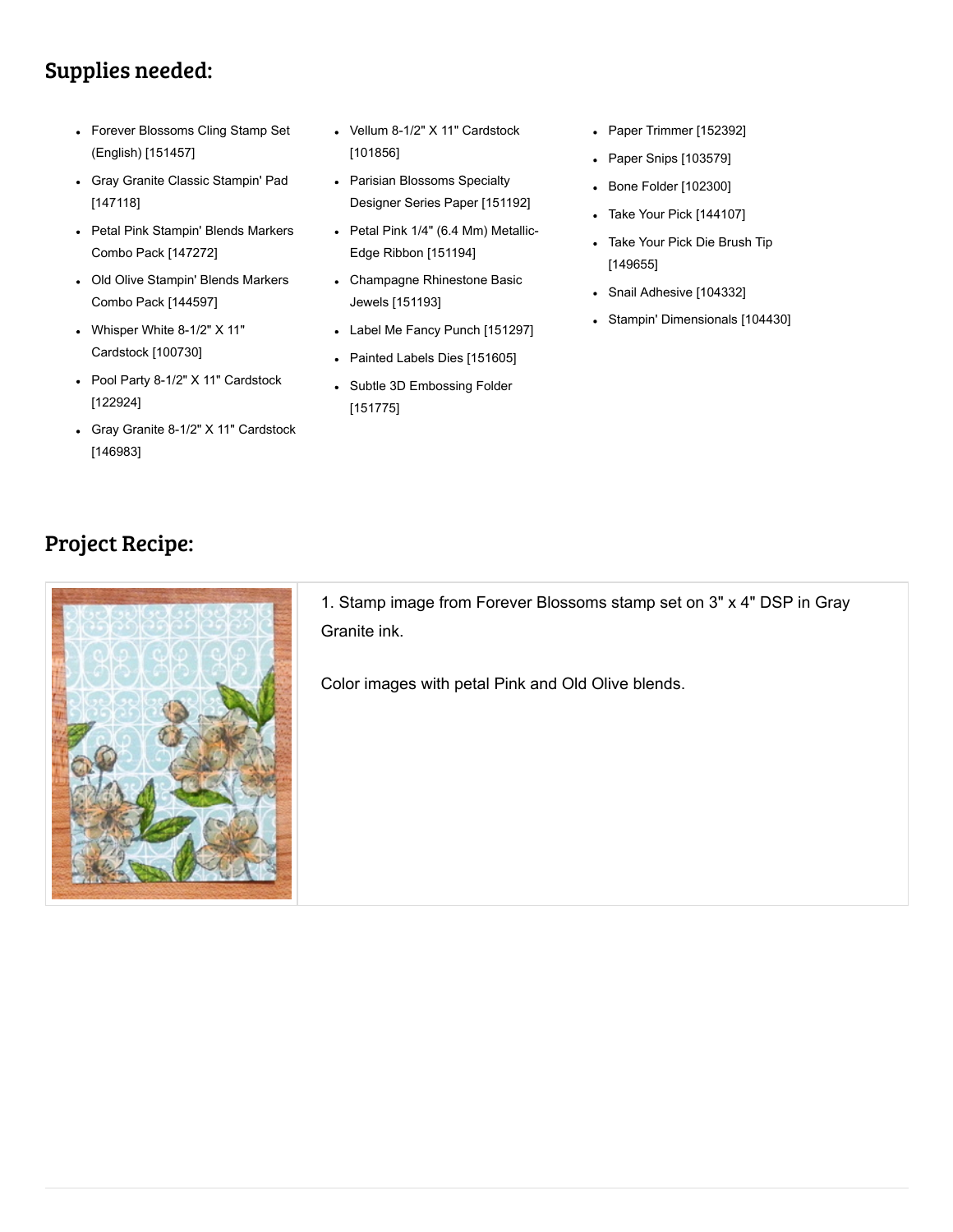